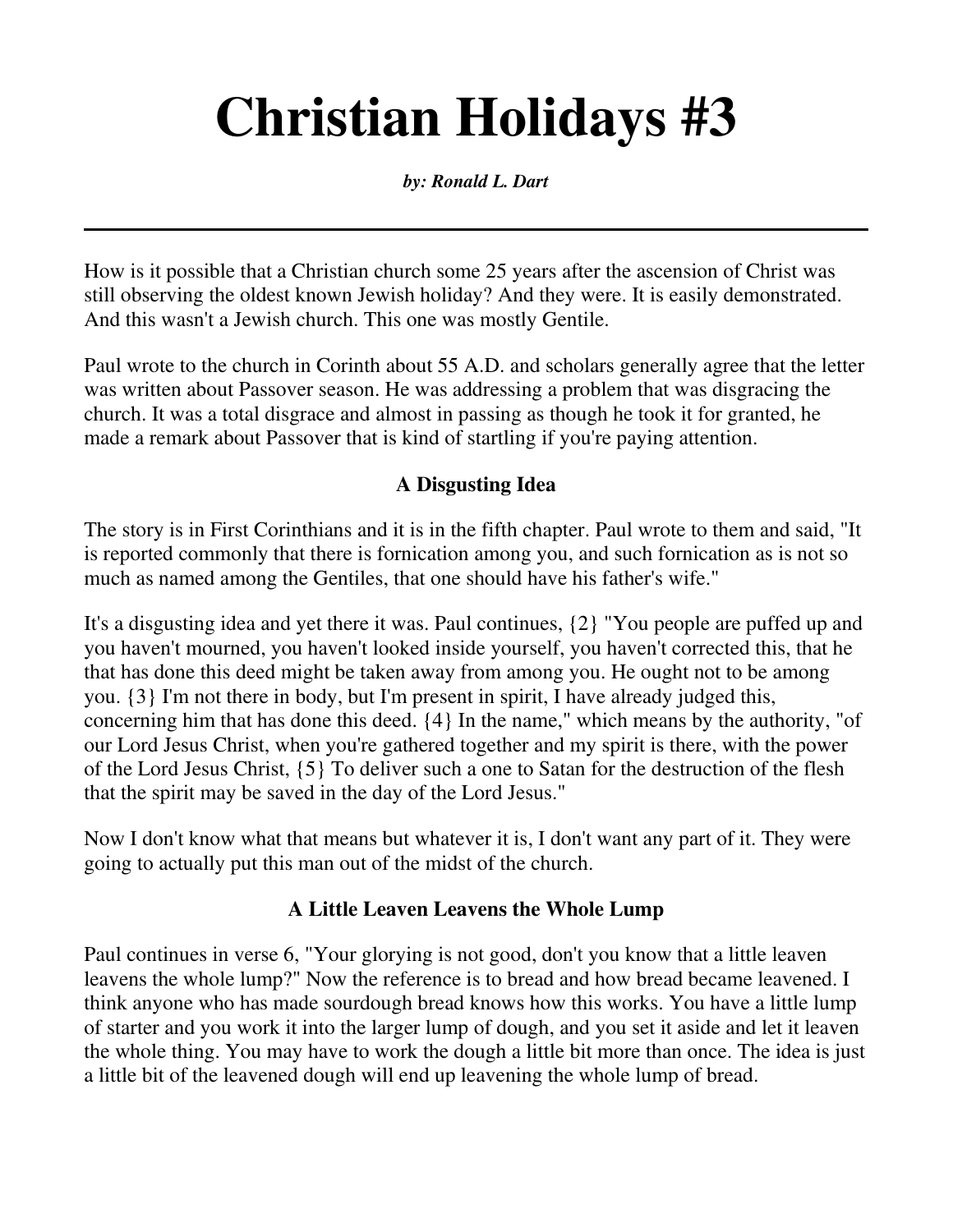Paul's point is if you allow somebody like this in the church just to continue, this is going to spread throughout the whole church. Not that everybody will be doing what this man does but it can affect the collapse of morals and structure in the church.

So Paul says in verse 7, "Purge out the old leaven," in other words, get this man by the collar and put him out of the church. "Purge out the old leaven, that you may be a new lump, as you are unleavened." Strange statement isn't it? In other words, put out the old leaven so you can be a new lump, as you are unleavened. But if they are unleavened, how can you get leavening out? Well, it is not that hard really, he is saying, "Purge out the old leaven," metaphorically, "so you can be a new lump as you are unleavened," literally.

So this man is sin in the church, you have already put the leavening out of your houses, now put it out of the church.

## **Our Passover Sacrificed for Us**

Then Paul makes this statement, "For even Christ our Passover is sacrificed for us, {8} Therefore let us keep the feast." What feast? Well, Passover, obviously.

"Let us keep the feast, not with old leaven, neither with the leaven of malice and wickedness but with the unleavened bread of sincerity and truth."

Now how is the connection made here to the Passover? We all know that Christ died for our sins, we all know His blood cleanses us from our sins. But why the Passover? And why was this church observing it and why was Paul advocating it?

## **Behold the Lamb of God**

Well there is a clue to this in a strange statement made by John the Baptist. He was down by the Jordan River baptizing because there was a lot of water down there (John 3:23, 1:26). It takes a lot of water for baptism by immersion where you can get people under it. As he was baptizing people along the Jordan River, he looked up and saw Jesus walking down the bank of the Jordan River toward him and he said, "Behold the Lamb of God which takes away the sin of the world" (John 1:29).

As a Christian you might hear that statement and say, "So, what's your point? But if you had been a Jew standing near John at that time, this would likely have been the first time you heard anything like this. What do you mean, Lamb of God? It wasn't that they were not familiar with the idea of a lamb as a sin offering, the laws made provision for that.

For example, in Leviticus chapter 4 and verse 32, the Lord was speaking to Moses and He said, "If a man brings a lamb of the sin offering, he shall bring a female without blemish. {33} He shall lay his hand on the head of the sin offering and slay it for a sin offering." Then He has all kinds of details about what the priests had to do. And finally says, {35} "The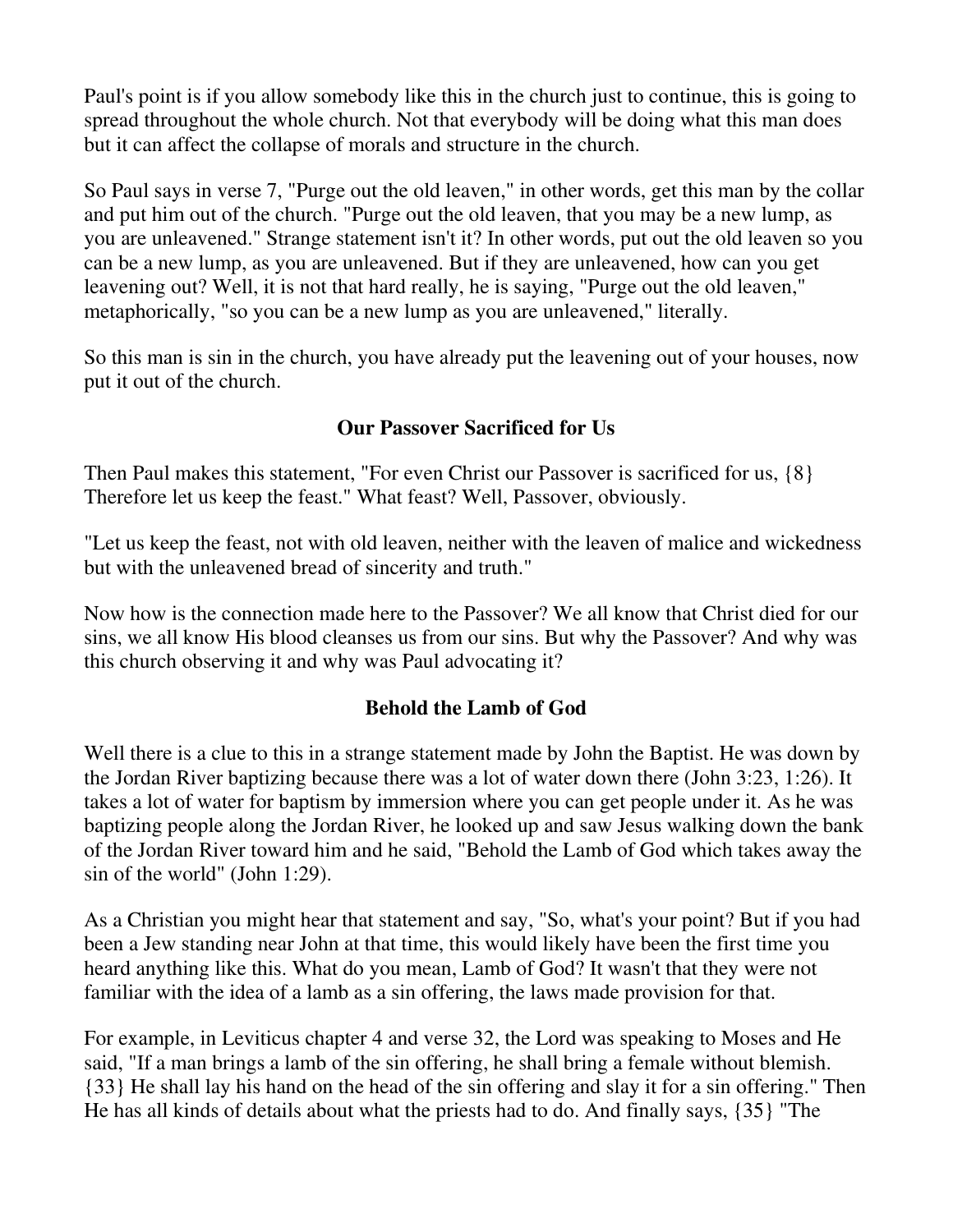priest shall make an atonement for his sin that he has committed and it shall be forgiven him."

So the idea of a lamb taking away one man's sins was not foreign to John's companions, when he says, "The Lamb of God that takes away sin," so far so good. But the idea of a man as a sacrifice, as a sacrificial lamb, was utterly foreign, and what was just as foreign to these people was the idea of taking away the sins of the whole world.

#### **Judaism**

Judaism was not a world evangelizing faith. It was a Jewish faith. If you wanted it badly enough to be a part of that faith you could become a God-fearer and attend synagogue and keep the laws of God up to a certain point. If you really wanted to get serious about it, you could be circumcised and for obvious reasons not a lot of Gentiles went that far.

But it was a Jewish faith and contrary to anything in the law and the prophets, Judaism had become an exclusive faith.

All of that was about to change and the key to that change was in the short little phrase, "The Lamb of God that takes away the sin," not merely of a man, but "of the whole world. "

That theme is also found in one of the mantras of the Christian faith John 3:16, "For God so loved the world that He gave His only begotten son that whoever believes in him should not perish but have everlasting life." But gave him how? God gave His only begotten son but how did He give Him? He gave Him as 'the Lamb of God that takes away the sin of the world.' He gave Christ as our Passover, but you see this Lamb of God that takes away the sin of the world had to die to remove anyone's sin.

#### **The Passover Story**

In Exodus 12 beginning at the very beginning of the chapter, God spoke to Moses in the land of Egypt and He said, "This month shall be the beginning of months. This is the first month of the year to you. {3} Speak to the congregation of Israel saying, In the tenth day of this month they shall take every one of them a Lamb according to the house of their fathers, a lamb for a house." In verse five He says, "Your lamb shall be without blemish, a male of the first year. You shall take it from the sheep or from the goats." It can be either a kid or a lamb.

"You shall keep it up until the 14th day of the same month, and the whole congregation of Israel shall kill it in the evening." Now there is some uncertainty about what 'in the evening' means but it is not important for this discussion.

Verse 7, "They shall take the blood, strike it on the two side posts and on the upper doorpost of the houses where they shall eat the Passover. {8} They shall eat the flesh that night, roast with fire, and with unleavened bread and with bitter herbs, shall they eat it."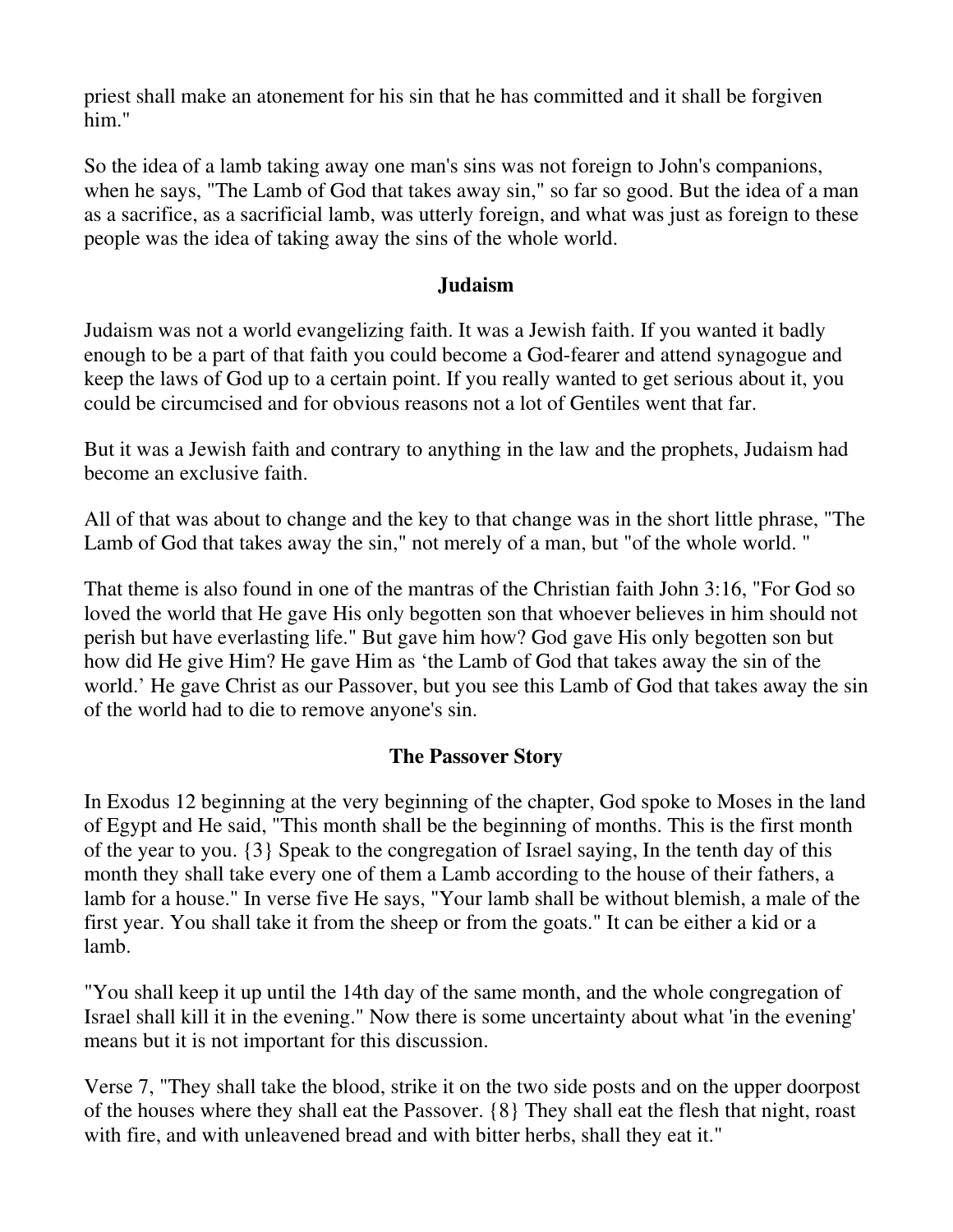### **Why Unleavened Bread?**

Now right here is introduced one of the singular peculiarities of the Passover. It is one that Paul refers to in his letter to the Corinthians. Why unleavened bread? Well first, in the law, this is Exodus 34 and verse 25, this provision is made, "You shall not offer the blood of my sacrifice with leaven" Now what would that have to do with anything?

Well all of their leavened bread was sourdough. It was fermented. The fermentation process was a kind of corruption. Leaven bread was sour and unleavened bread was sweet. Actually the Hebrew words for this tends to imply precisely that.

Well Paul picks up on the symbolism when he tells the Corinthians this, "Therefore let us keep the feast, not with old leaven," and by that he means the older sourdough bread.

You know the starter that people use for sourdough bread can go back a generation. It can be something they have kept for a very long time so it could be very old. So we don't keep the feast with old leaven, {8} "Neither with the leaven of malice and wickedness, but with the unleavened bread of sincerity and truth." For the Hebrews, the difference between leavened and unleavened bread was one of sour and sweet. Of something that is corrupt and something that is not corrupt. So you don't eat the Passover, the flesh of the Passover lamb with leavened bread for that symbolizes corruption. You eat it with the sweet unleavened bread which symbolizes truth and purity, in Paul's way of sincerity and truth.

Remember, Paul had told the Corinthians to get this man who was sinning out of the church, just like they had gotten leaven out of their houses, so leaven symbolizes corruption and there was to be no corruption connected with the 'Lamb of God that takes away the sin of the world.'

Later, in connection with the haste of the Exodus, the Israelites had to eat unleavened bread for seven days and the idea there was that they did not have time to leaven the bread and let it rise, but here, they had plenty of time, it was simply not allowed. The symbolism of unleavened bread runs down a different channel from merely being in a hurry and not having time for leaven bread to rise.

#### **Back to the Passover**

So, back to the original Passover in Exodus 12 and verse 9. He said, "Eat none of the lamb raw, nor sodden or cooked with water, roast it with fire, the head with the legs and everything having to do with it. {10} You shall let nothing of it remain until morning, and that which remains of it until the morning you shall burn with fire. {11} And here's how you're supposed to eat it, With your loins girded or your belt on your waist," which means fully dressed. "Your sandals on your feet and your staff in your hand. You shall eat it in a hurry. It is the Lord's Passover."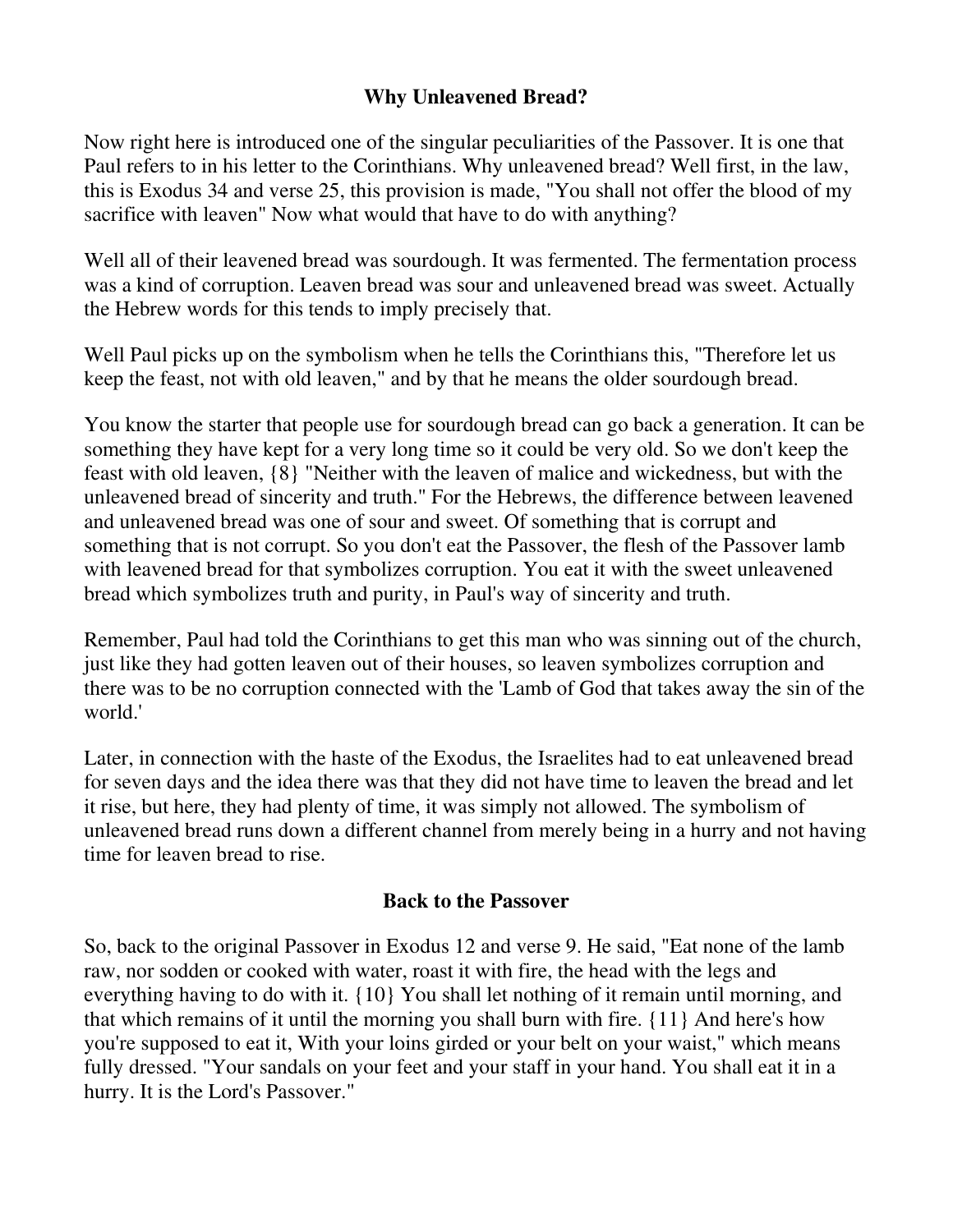Now here is a question to ask at this point, is this just pure symbolism or is there a reason why it had to be this way? Well, the reason was, these people were not even going to bed that night and by the time they got the lamb killed, dressed and roasted, they would be eating it rather late and events were going to overtake them so they needed to get it eaten quickly. The events were not going to give them any time for leisure.

He said in verse 12, "I will pass through the land of Egypt, this night, I will smite all the firstborn in the land of Egypt, man and beast, and against all the gods of Egypt I will execute judgment. I am Jehovah."

"And the blood." Remember, they were to take some hyssop and dip it in the blood and strike it on the lentils and doorposts of their houses. {13} "The blood shall be a token to you upon the houses where you are, and when I see the blood, I will pass over you and the plague shall not be up on you to destroy you when I smite the land of Egypt." From this, this little idea, "I will pass over you" comes the name of this great festival, The Passover.

## **Passover Is Not Going Away**

But at the core, the Passover is "The Lamb of God." As I noted earlier, this day may well have been one of the appointed times of Jehovah even before this time, but the events of this occasion stamp themselves indelibly on this festival.

"This day," He says in verse 14, "shall be to you for a memorial, and you shall keep it a feast to the Lord throughout your generations, you shall keep it a feast by an ordinance forever." Passover is not something that is going to go away. It is going to change somewhat with Christ, just as it appears to have changed on this occasion from a previously existing festival, but it will never stop being celebrated.

"Seven days you shall eat unleavened bread, even on the first day you shall put away leaven out of your houses, for whoever eats leaven bread from the first day until the seventh day, that soul shall be cut off from Israel."

Now this really is a strange custom, isn't it? You wonder why in the world would people do this? As you come up to Passover every year, you see matzo showing up on the shelves of grocery stores and everybody knows that Jewish people eat matzos during the days of unleavened bread.

## **Do You Think That Eating Unleavened Bread is a Weird Custom?**

One Sunday morning I was sitting in a hotel restaurant having a late brunch and what should happen but here comes bounding through the door a giant, over 6 foot tall, rabbit, it is a guy or a gal in a rabbit costume and began to make the rounds around the tables giving little colored eggs to all the kids in the place. Now if you think unleavened bread is a strange custom, what about a custom that teaches children that rabbits lay eggs, colors these eggs all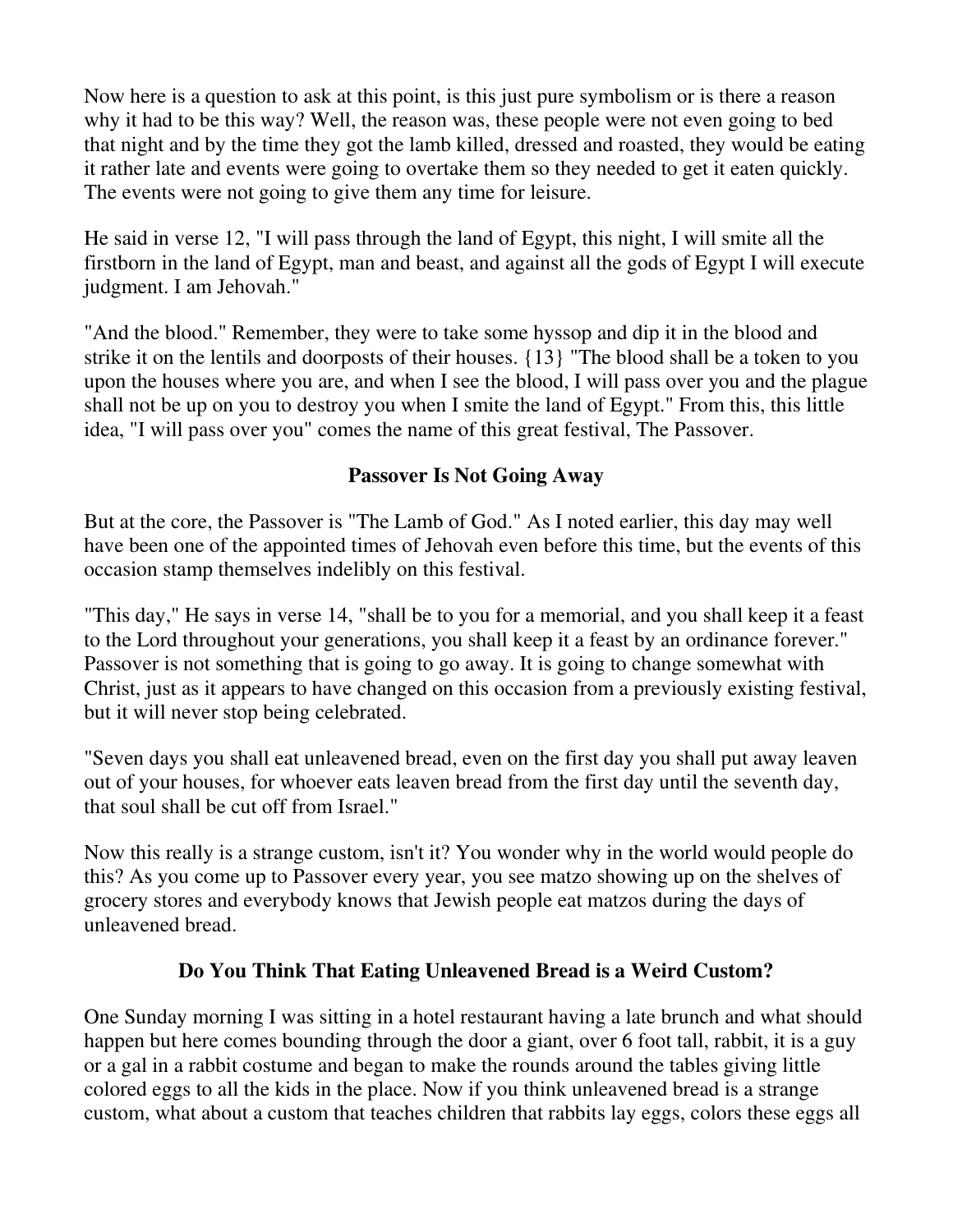kinds of different colors, takes them out and hides them and tells the children that the Easter Bunny laid these eggs out there and says, "Let's go find these Easter eggs." And somehow or other this is connected with a Christian custom. Maybe we shouldn't talk about whether something is peculiar or not in this context.

## **The Days of Unleavened Bread**

Let's continue in Exodus 12 and verse 15, "Seven days you shall eat unleavened bread," in this case there is strong biblical significance to the idea of unleavened bread and I haven't even begin to touch on some of the primary emphasis of it and there is even, believe it or not, a Christology, that is a doctrine of Christ connected with the days of unleavened bread.

"Even the first day," God says, "You should put away leaven out of your houses, whoever eats leavened bread from the first day to the seventh day, that soul shall be cut off from Israel and the first day there shall be a holy convocation and the seventh day there shall be a holy convocation, no manner of work shall be done in these days except what everybody has to eat." You can do work to prepare food to eat but take off from your normal job.

The seven days of unleavened bread run from the 15th to the 21st of the first month of the Hebrew calendar. The first and last days are actually Sabbath days no matter what day of the week they fall on, which has by the way, interesting implications for the passion week of Jesus Christ.

God says, "You shall observe the feast of unleavened bread for in this selfsame day I have brought your armies out of the land of Egypt, therefore you shall observe this day, in your generations, by an ordinance for ever."

Like I said, Passover isn't going away. There is reason to believe that Passover did not come in with Moses and every reason in the world to believe that it did not go out with Moses. Change, yes. We will have to talk about that in subsequent articles. They did change but they didn't go away.

"In the first month, on the 14th day of the month, at even, you shall eat unleavened bread until the one and 20th day of the month at even" (Exodus 12:18). Seven days. Notice all of the emphasis, he really is nailing this down.

"Seven days there should be no leaven found in your houses." Of course, once you understand that leavening is a symbol of sin, then it makes all kind of sense. You have to keep sin out of your lives and out of your homes and out of your churches. "For whoever eats that which is leavened, that soul shall be cut off from the congregation of Israel, whether he is a stranger or one born in the land. You shall eat nothing leavened in all your habitations, you shall eat unleavened bread." Got it? Do we finally have it? It is all here as to what he really wants us to do.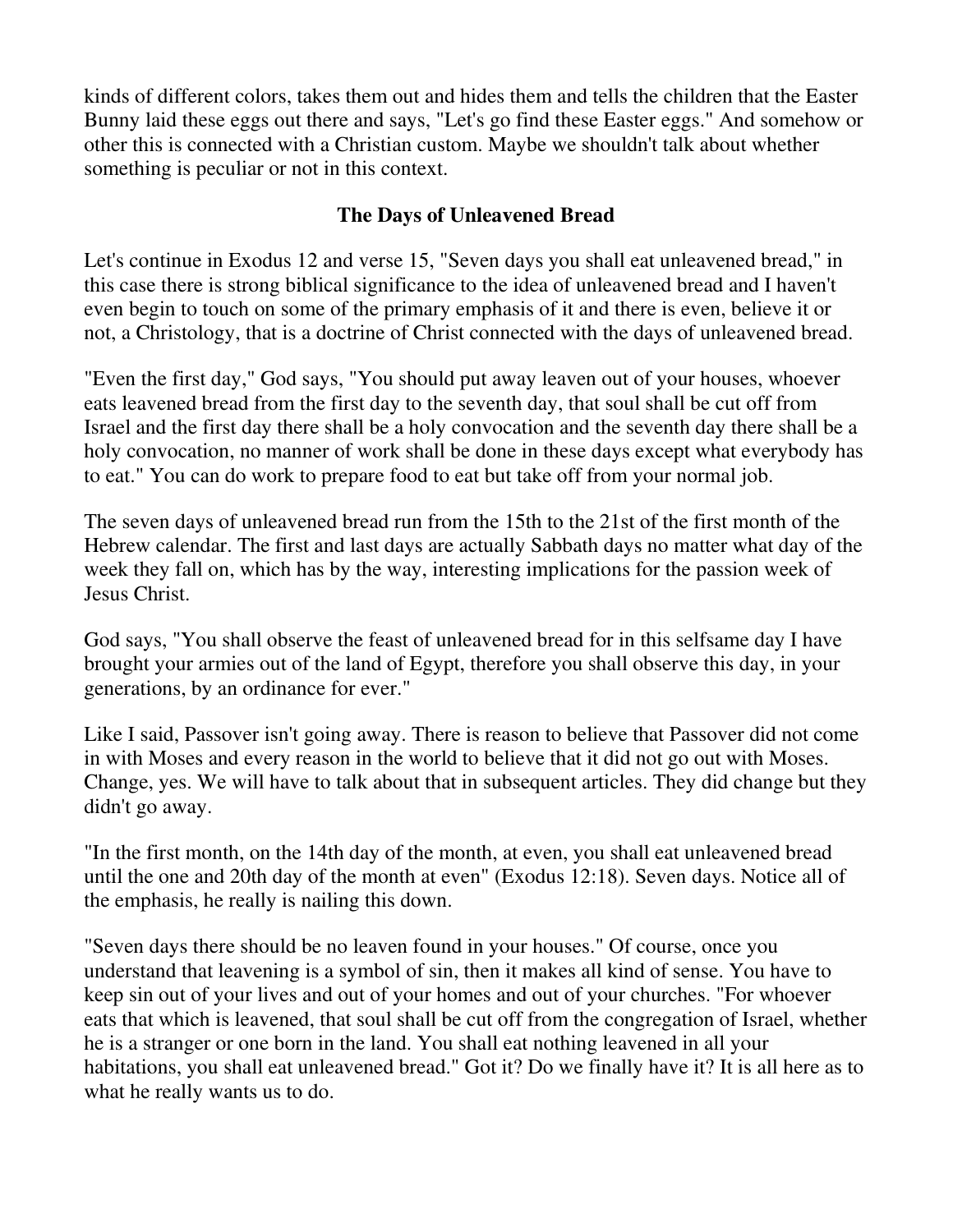#### **Purge Out the Old Leaven**

It is out of this that Paul's statements to the Corinthians suddenly begins to make a little bit of sense. Paul wrote to the Corinthians in chapter 5 and verse 7, "Purge out therefore the old leaven that you may be a new lump, as you are unleavened, for even Christ our Passover was sacrificed for us, therefore let's keep the feast, not with old leaven, neither with the leaven of malice and wickedness but with the unleavened bread of sincerity and truth."

The thought of doing away with this festival never crossed Paul's mind. Paul was explaining the meaning of the season to the Gentiles who otherwise wouldn't get it.

#### **Kill the Passover Lamb**

So Moses called all the elders of Israel in and he said to them, "Draw out and take a lamb according to your families and kill the Passover. Take a bunch of hyssop and dip it in the blood in the basin and strike the lintel and the two side posts with the blood that's in the basin and none of you shall go out of the door of his house until morning." Why not?

#### **The Lord Will Pass Over**

"Okay," says Moses, "Don't go out of your house until morning" (Exodus 12:22). Why not? Well here's why not! "For the Lord will pass through to smite the Egyptians." He is taking final vengeance upon the Egyptians in this country. "And when he sees the blood on the lintel and on the two side posts, the Lord will pass over the door and will not suffer the destroyer to come into your houses to smite you." Now the implications of this are farreaching. It is the blood of the lamb applied that enables God to pass over us and spare us the destruction that is round about us.

#### **An Old Hymn**

Some Christians have long understood the connection between the blood and the Passover lamb. There is an old hymn that I remember singing in church when I was just a boy. It goes something like this, "It was Christ our Redeemer who died on the cross, died for the sinner, paid all his due, All who receive Him need never fear, Yea, He will pass, he will pass over you."

Then the chorus goes, "When I see the blood," three times, " I will pass, I will pass over you." The connection with the Passover is inescapable.

You know it seems a shame to me that most Christian churches have lost touch with this great festival. They see Christ in it, when they bother to look, but in ceasing to take note of it annually, they have lost track of its origins. I think they have lost a great deal of meaning of the festival and of their own history in the process.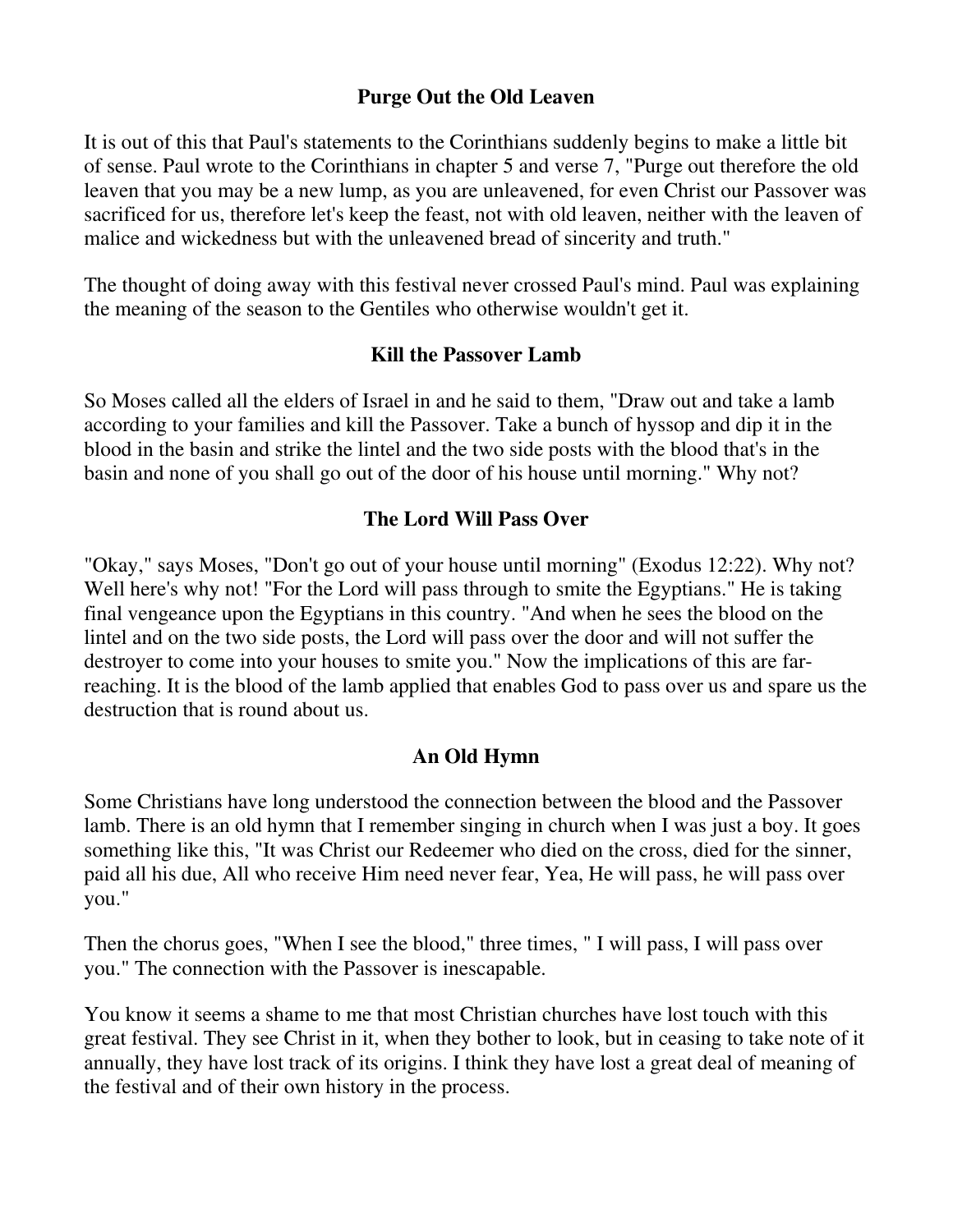### **Why the Blood?**

You know it is rather interesting, it's important what was done here, because God could just as easily have told the Israelites, "Stay indoors, I know where your houses are. I am not going to come through your neighborhoods. I'm going to the Egyptians and I'll destroy all their firstborn and you people will be just fine, and there will not be any dogs barking in your neighborhood."

God could've done that, couldn't He? Why the blood? Well I will tell you what I think, I think He was looking down through the thousands of years, to the sacrifice of His own Son, The Lamb of God who takes away the sins of the world, thus establishing the fact that without the shedding of blood there is no remission of sins (Hebrews 9:22).

God is just. If anyone commits a crime, the penalty has to be paid and we saw in the previous article that because of the enormous amounts of blood shed by the Egyptians, because of the fact that for generations they had taken all the male children, not just the firstborn, but all of the male children of the Israelites. They grabbed them by the ankles and threw them into the river to the crocodiles, which I think explains why the first of the plagues was turning the river into blood.

We know that after all these generations, a price was going to have to be paid.

In Exodus 12 and verse 12 God said, "I will pass through the land of Egypt, and when I come through here, I will see the blood on your door posts and I will pass over you." And hence the name of this great festival of Passover.

## **Observe the Passover Forever**

God says in Exodus 12 and verse 24, "You shall observe this thing for an ordinance to you and your sons for ever. {25} And it shall come to pass when you come to the land which the Lord will give you according to what is promised that you shall keep this service. {26} And it shall come to pass when your children shall say to you, "What do you mean by this service?" {27} You shall say, "It is the sacrifice of Jehovah's Passover, who past over the houses of the children of Israel in Egypt, when he smote the Egyptians and delivered our houses, and the people bowed their heads and worshiped."

## **Lord Smote Firstborn of Egypt**

"The children of Israel went away and did all that the Lord commanded Moses and Aaron, so they did. {29} It came to pass, that at midnight, the Lord smote all the firstborn in the land of Egypt, from the firstborn of Pharaoh who sat on his throne, to the firstborn of a captive in the dungeon and all the firstborn of cattle." They all died.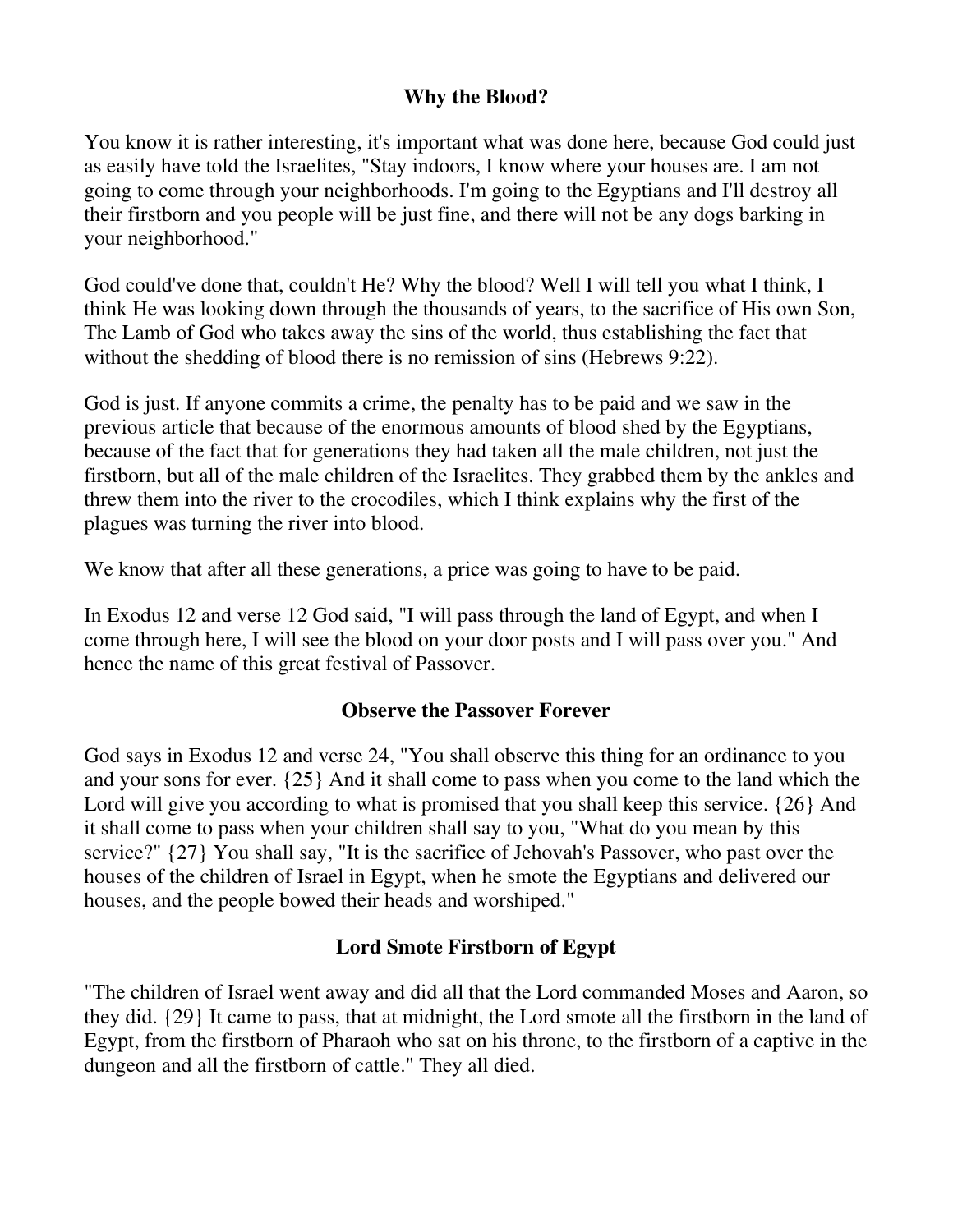After midnight, when the destroyer had done his work, it was safe to go out. And in a manner of speaking, it is morning after midnight and so the restriction on the Israelites of not going out till morning, would've allowed them to go out in the dark of the morning.

"Pharaoh rose up in the night," verse 30, "he and all his servants and all the Egyptians and there was a great cry in Egypt for there was not a house where there was not one dead. {31} He called for Moses and Aaron by night and said, "Get up, get out from among my people, both you and the children of Israel and go and serve the Lord like you said, {32} take your herds, take your flocks and be gone and bless me also."

## **Israelites Spoil the Egyptians**

"The Egyptians were urgent upon the people" (Exodus 12:33). You know, I don't doubt that a bit. When you consider the implications of all these people had been through for all of the nine previous plagues and then to have this last terrible calamity come down on their heads, realizing it was because they had kept these people slaves, and it was because they had killed these people's children that all of this was happening to them. I would think they would have been anxious to get them out of Egypt. For they said, We are all dead men if we don't get them out of here.

"And the people took their dough before it was leavened, their kneading troughs, bound up their clothes on their shoulders {35} and the children of Israel did what God said, they asked of the Egyptians jewels of the silver, jewels of gold and raiment {36} and the Lord gave the people favor in the sight of the Egyptians so they gave them anything they asked for, and they spoiled the Egyptians." You know I don't doubt that either.

"And the children of Israel journeyed from Rameses to Succoth, about 600,000 on foot, men besides children. {38}And a mixed multitude went up with them, flocks, herds, and lots of cattle. {39} And they baked unleavened cakes of the dough which they brought out of Egypt, because it had not been leavened. They were thrust out, they couldn't wait and hadn't prepared themselves any food and they had to cook it quick and couldn't wait for the bread to rise."

## **The Self Same Day**

Lets continue in Exodus 12 and verse 40, "Now the sojourning of the children of Israel, who dwelt in Egypt was 430 years, {41} And it came to pass at the end of 430 years, even the self same day, it came to pass, that all the host of the Lord went out from the land of Egypt."

Now that is a remarkable statement, for it gives singular significance to a day 430 years earlier. Now it is not exactly clear to us what that day was. We can't nail it down or be precise about it but it lends credence to the idea that the festivals of Jehovah, that is the appointed times of Jehovah, are much older than the day of Moses, for this singular day was significant long before Moses ever came on the scene.